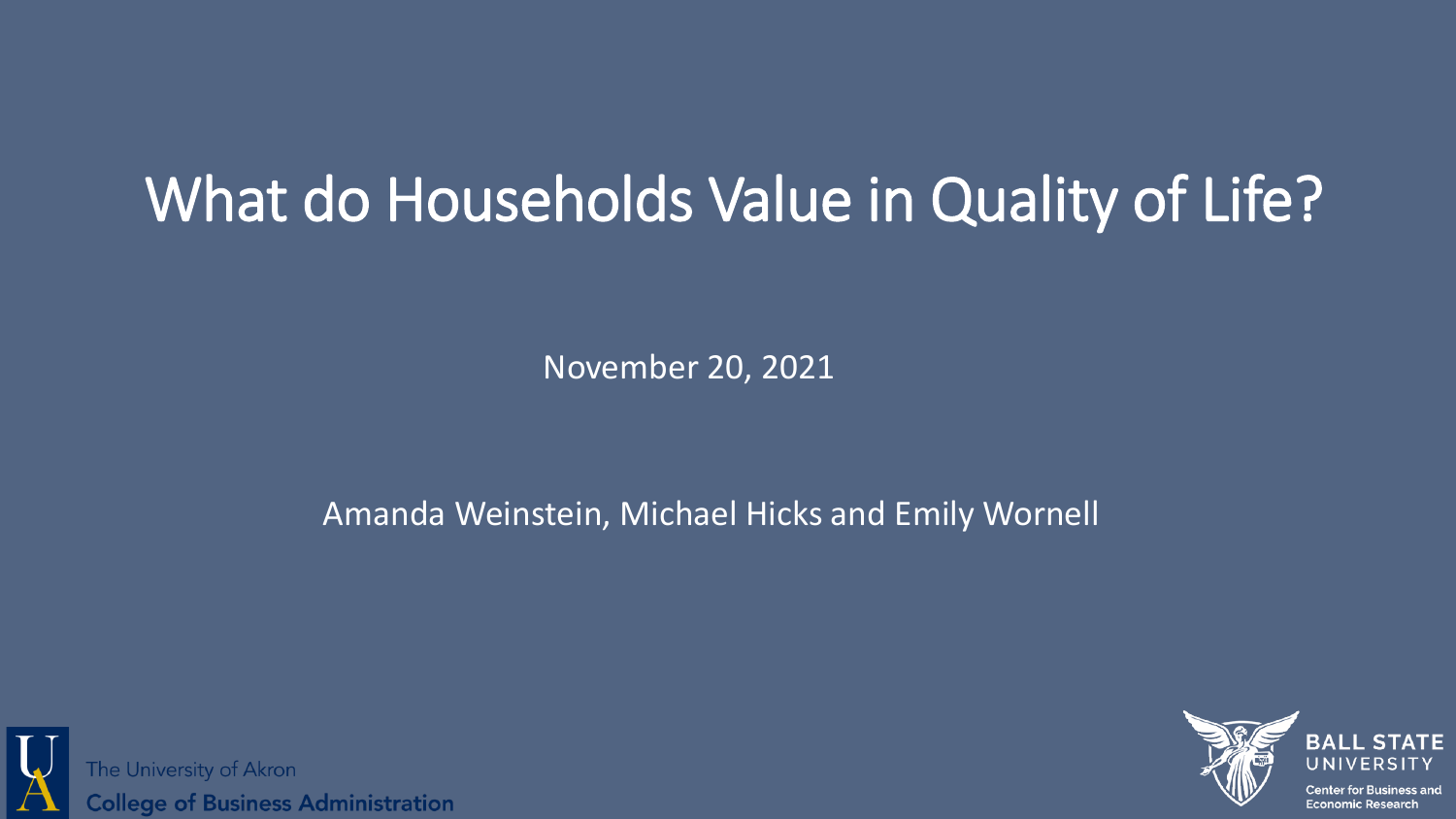# Some underlying thoughts . . .

- We all have a vague sense that nicer places do better in attracting people and businesses.
- We call this *Quality of Life*, or *Quality of Place* or *Placemaking*, or *Primacy of Place* in describing the characteristics of nicer neighborhoods, towns or cities.
- Some folks argue that high quality job growth drives quality of place, by attracting a stronger tax base or more affluent residents.
- Decades of business attraction policies condition us all to consider familiar tools (incentives, tax rates) instead of more fundamental aspects of our communities.
- We are a wonderfully heterogenous people, so all of us like different things. So, how can we decide what people like, and what draws them to a community?



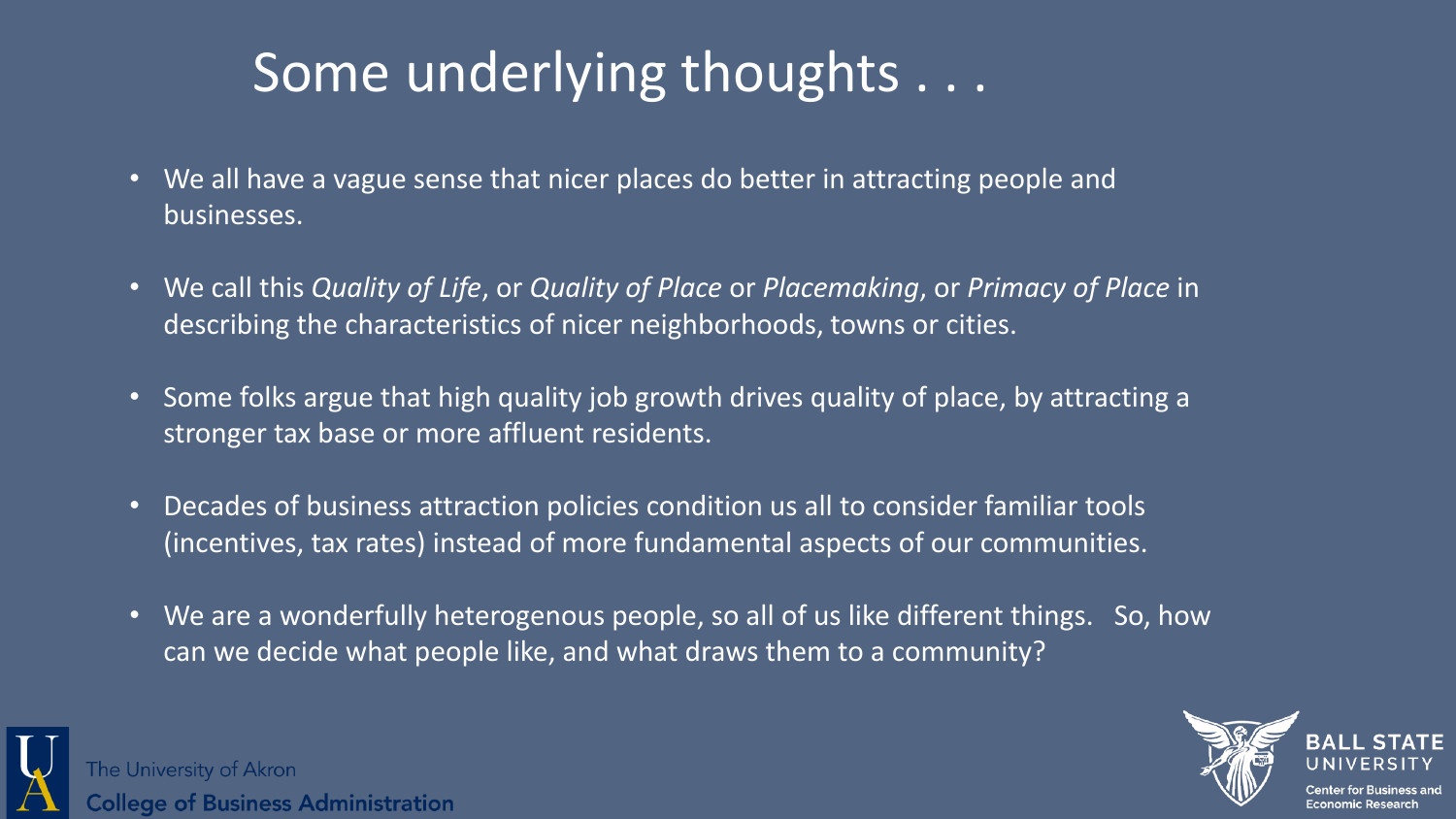# The Challenge

- We know what people generally like in their communities from surveys . . .
- We have data on 100's of amenities for each county, but cannot directly estimate what mix of these people prefer.
- We should be able to know what amenities people living in our community prefer (they've chosen to live in the community).
- But, if we want to attract more people, we really need to know how people who live elsewhere value what we have.
- That necessitates a 'price' measure of quality of life, much like a stock price measures all that is good or bad that can be known about a particular company.



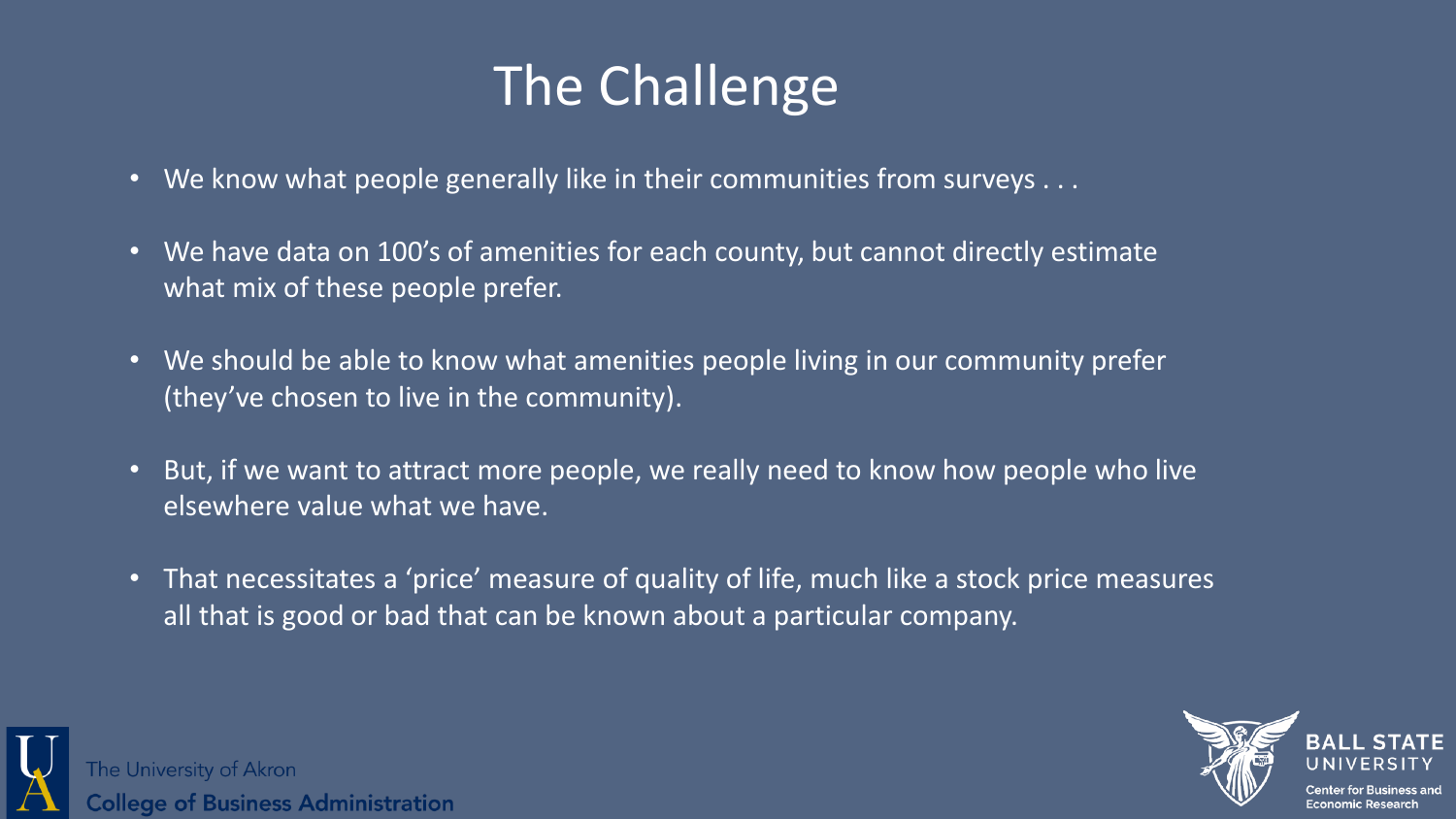# What Housing Markets tell us about Quality of Life

- Suppose we had two identical homes, located in two very different communities.
- The market price of those homes would tell us something about each community.
- The higher the price, the better the community, the lower the price the less attractive it is.
- We can artificially construct 'identical' homes in each county by controlling for their size, age, density, type of construction using decades old statistical models.
- The variation in home prices that is NOT explained in this model yield a measure of how much more/less the housing market values that community due to some intangible, or unmeasured aspect.
- This is a good measure of relative cost of living.



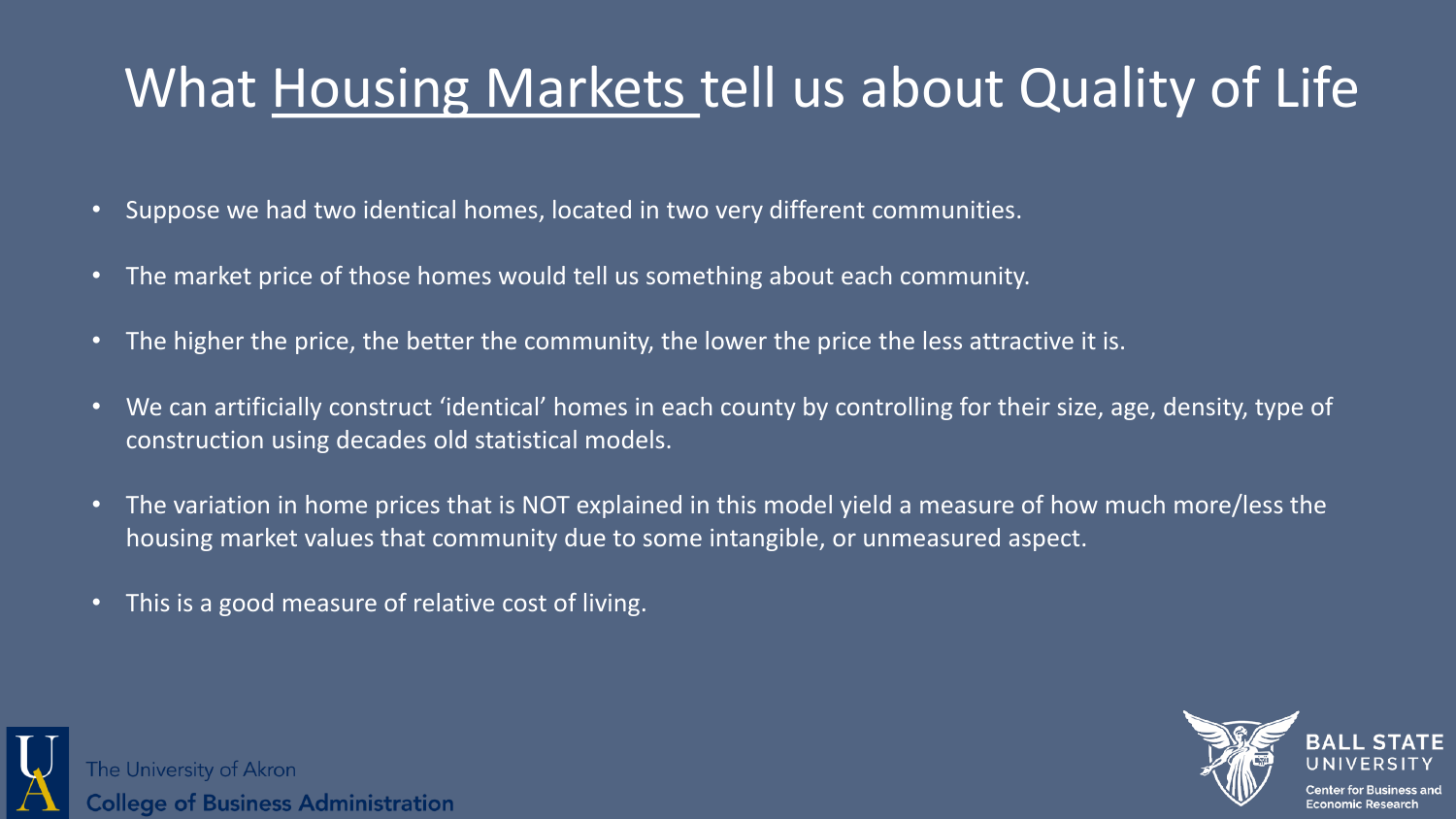# What Labor Markets tell us about Quality of Life

- Suppose we had two 'identical workers', choosing jobs between two very different communities.
- The wages that worker would be willing to accept would have to be higher in the place they found unattractive, and lower in the place they found attractive.
- Keep in mind, the workers making these choices by moving, are the better educated, higher wage workers (low wage workers find it harder to make this choice).
- We can construct 'identical' workers in each county by controlling for their education, industry, age, regional industry mix, and labor market conditions in a labor market model.
- The variation in wages NOT explained in this model yield a measure of how much more/less the labor market values that community, based on intangible or unmeasured characteristics.
- Higher 'unexplained' wages mean the place is less attractive, lower wages more attractive. (Reminder, it is the top half of earners making these choices, so usually higher income earners are moving).



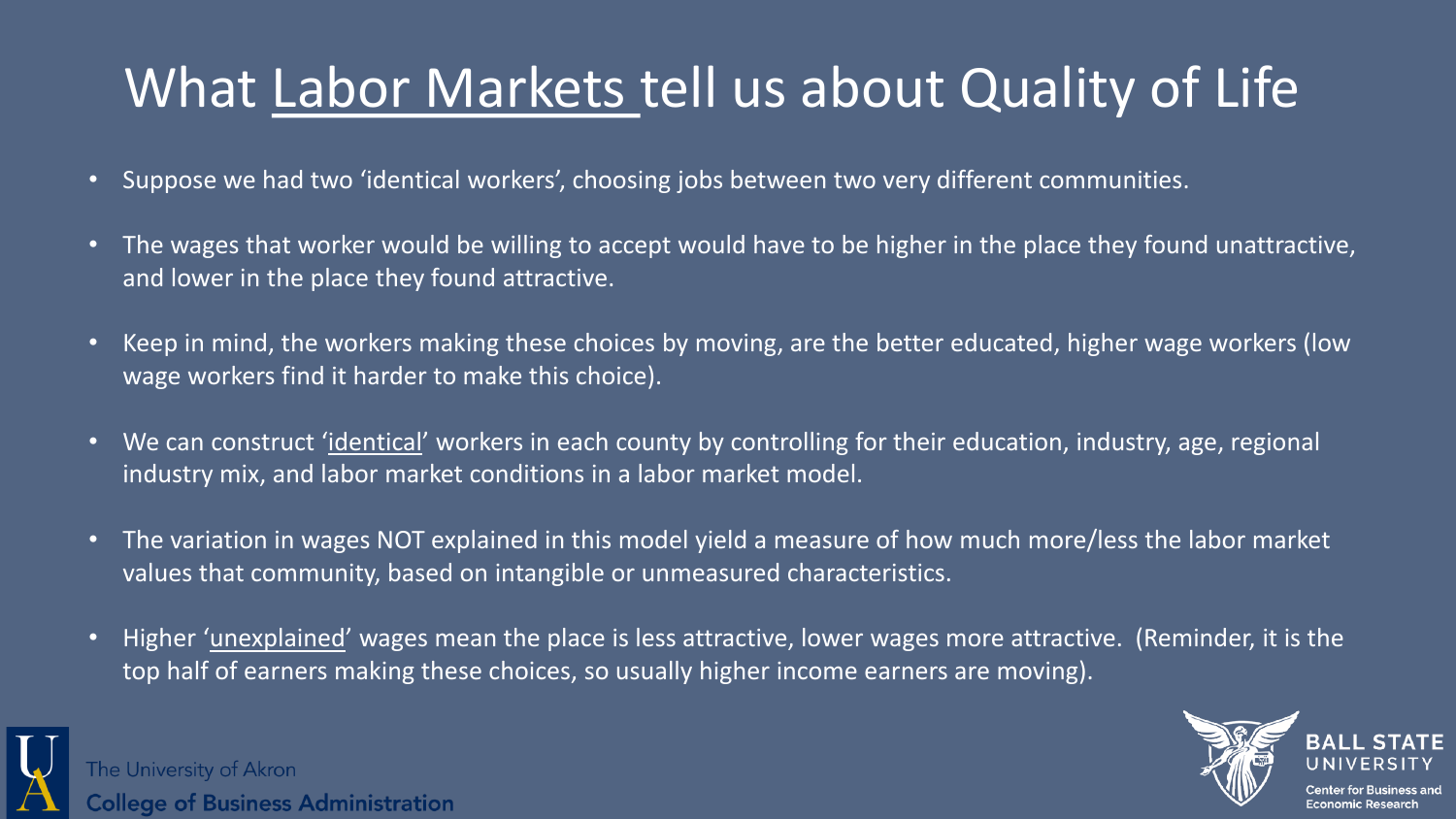# Putting it together in a measure of Quality of Life

- Location choices optimize the cost of living, wages and amenities. This is the relationship that has motivated hundreds of studies (in metro areas) and is the foundation of the 'Quality of Life' movement in economic development policy. It says:
	- Workers willing to live in a more expensive community, but earn lower wages than they could obtain elsewhere are signaling that this is a high Quality of Life community.
	- Workers who demand higher wages, and are unwilling to pay more for an 'identical' home are signaling that this community has a low Quality of Life.
	- These two observations yield a relative (not absolute) measure of Quality of Life for each county.
- However: our empirical model is not perfect, for three reasons.
	- Very fast/slow growing urban places may not be at 'equilibrium' (we fix with multiple decades)
	- Urban counties may have much broader labor markets so the wage regression is poor measure (it might be better to aggregate these to the level MSA).
	- Very rural places have missing data.



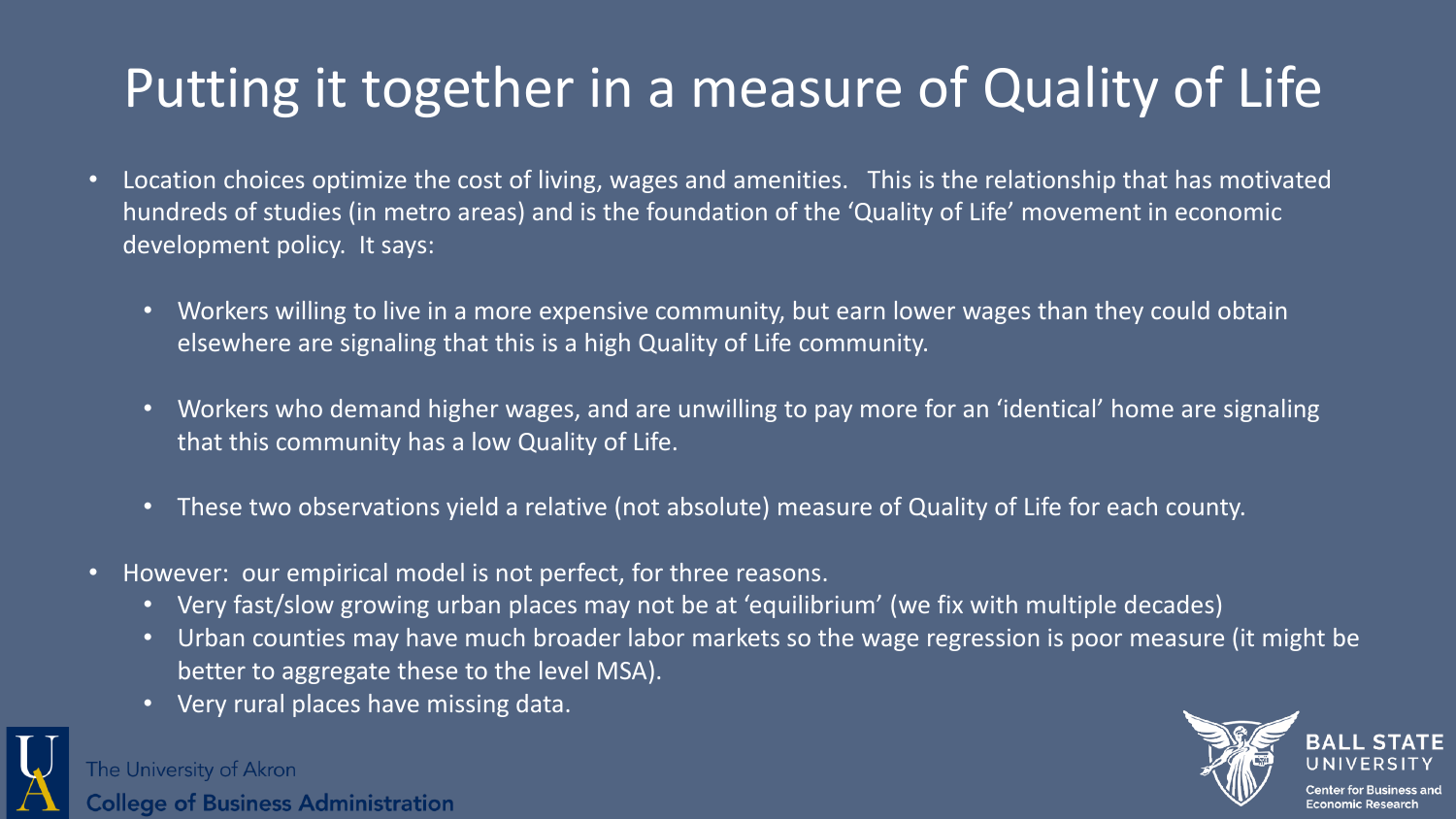





**BALL STATE** UNIVERSITY **Center for Business and**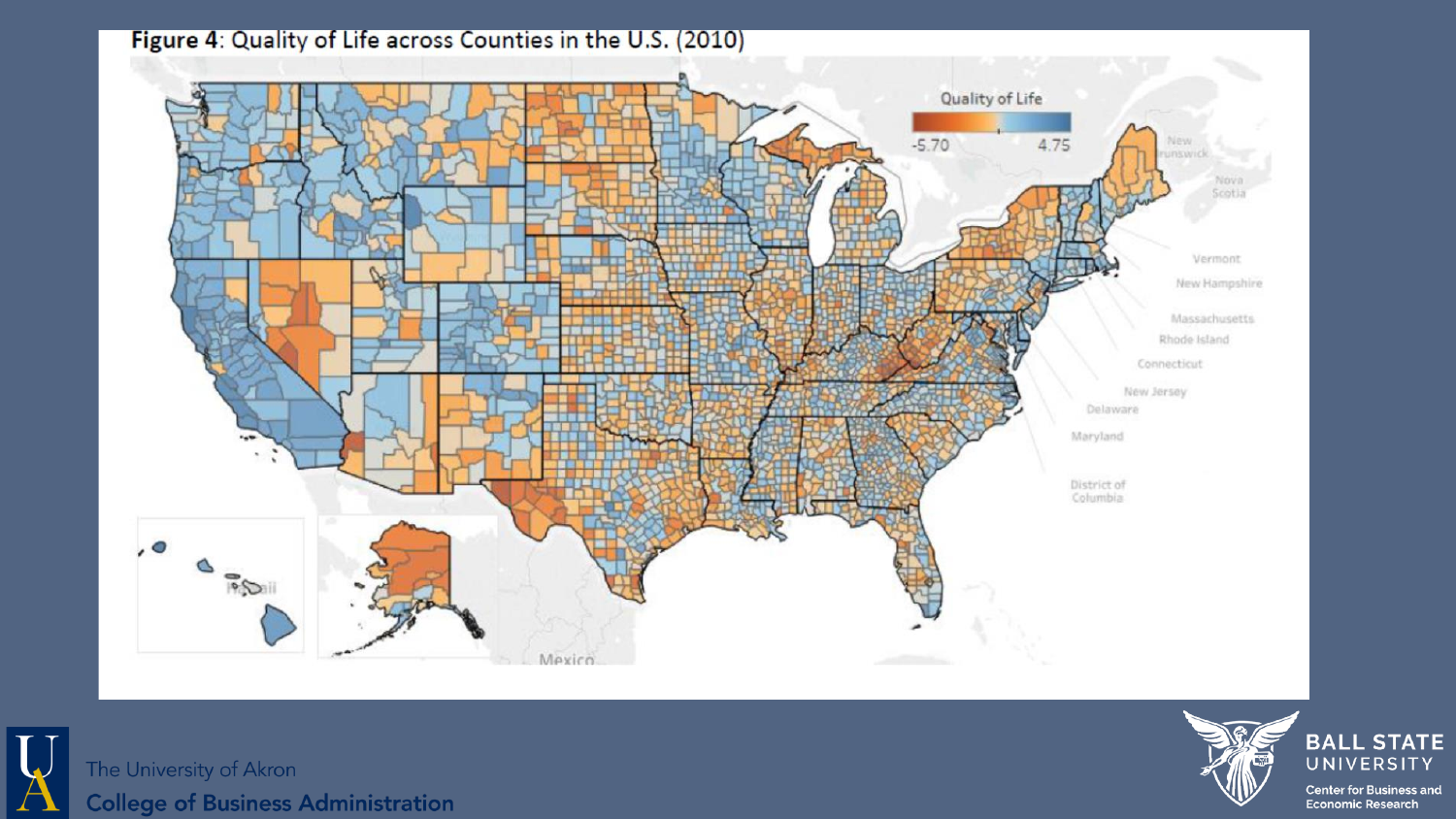# People Move to higher QoL Micropolitan Places





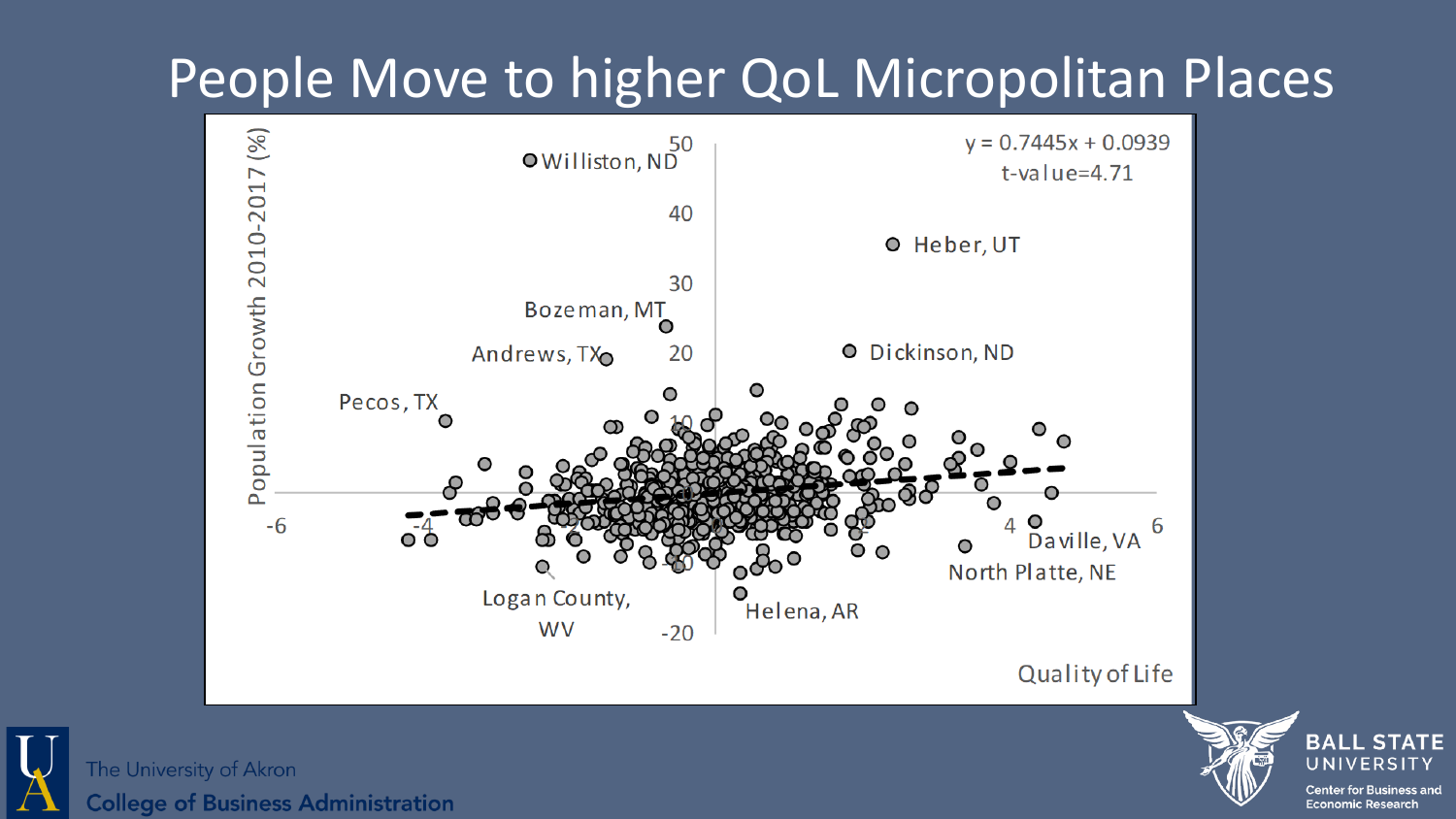### Job growth are even MORE sensitive to QoL in Micropolitans



The University of Akron **College of Business Administration** 

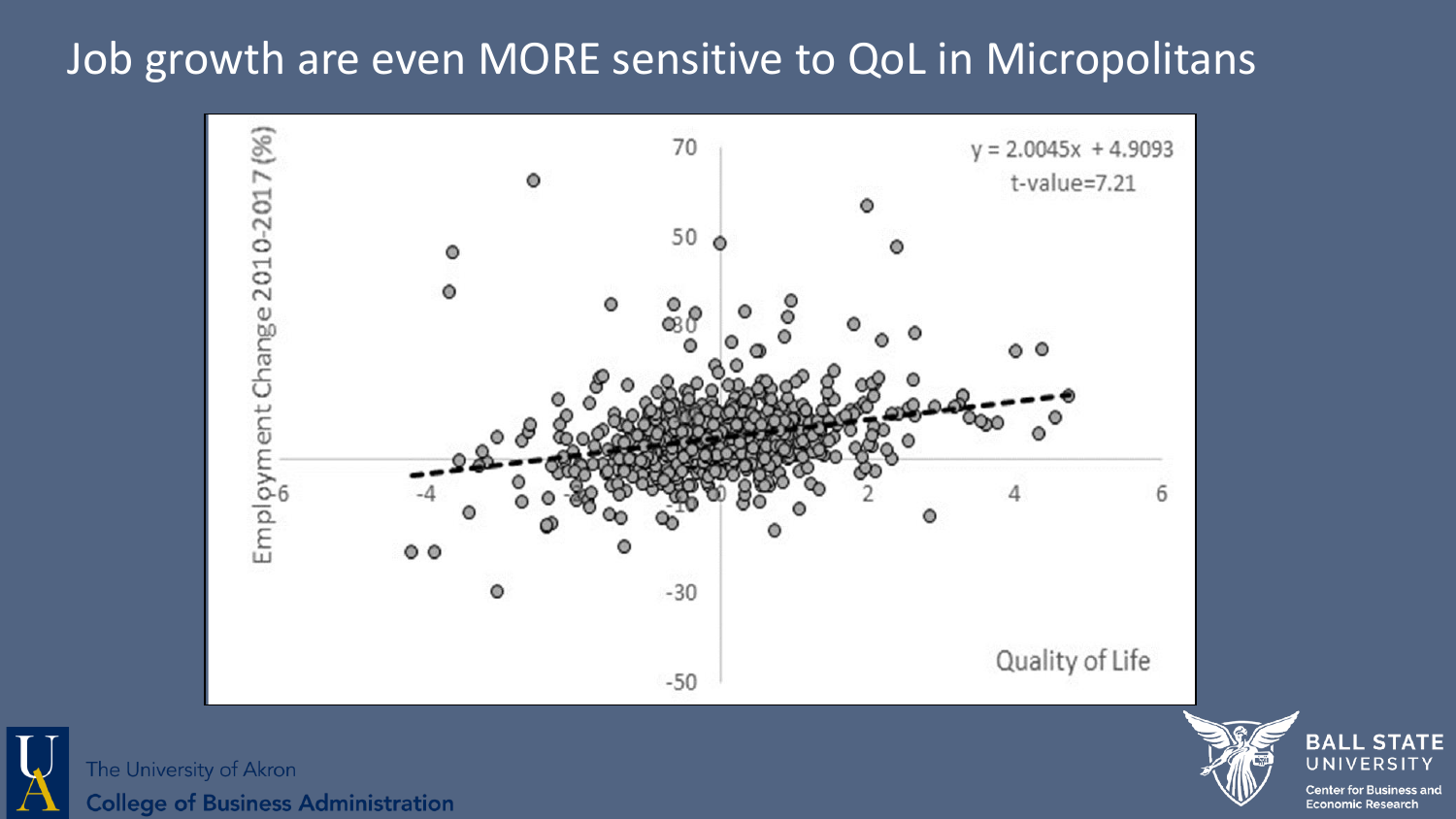### Same in Midwestern Metropolitan Counties





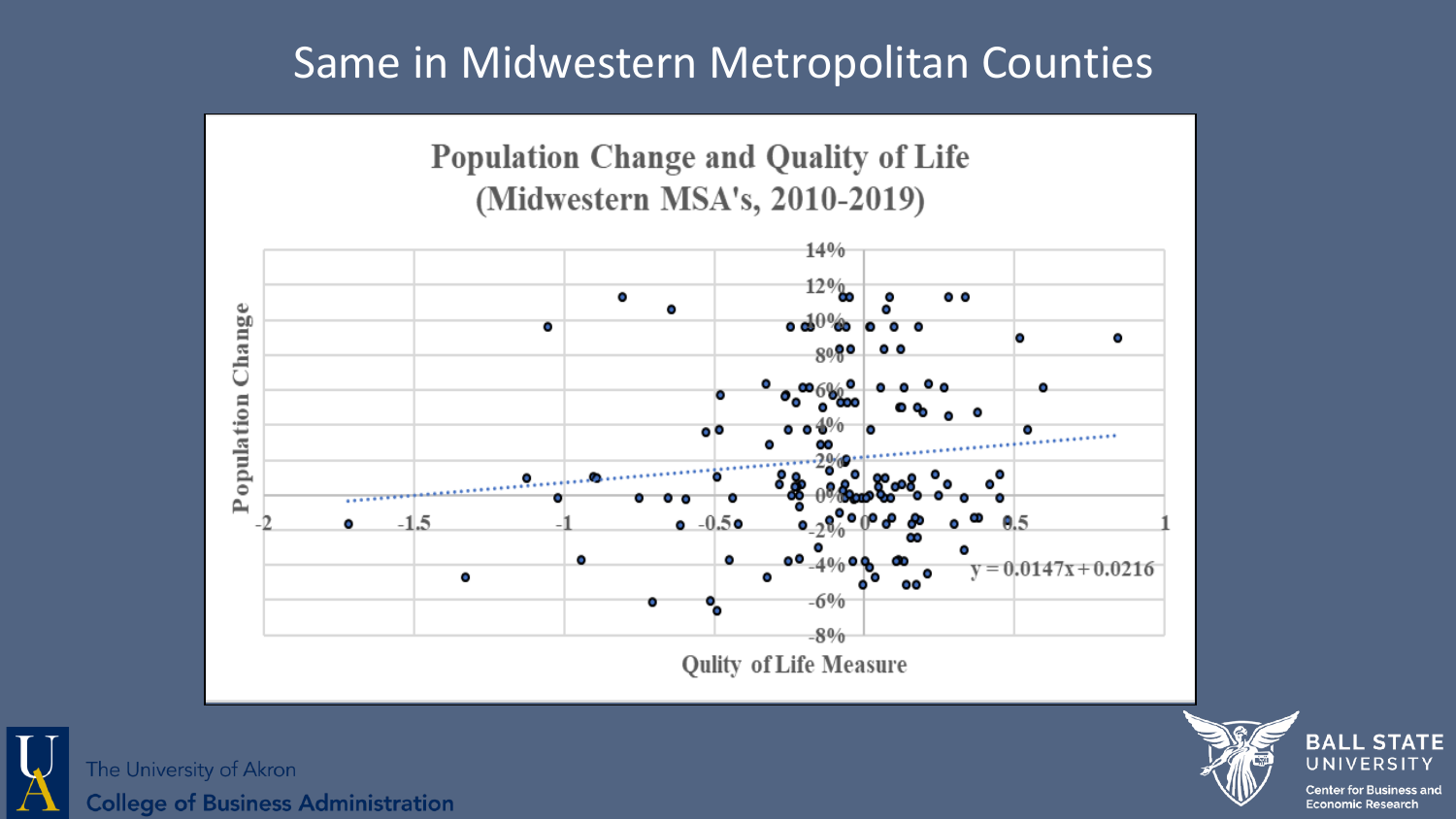### Job growth 4X more sensitive to QoL in Metropolitans





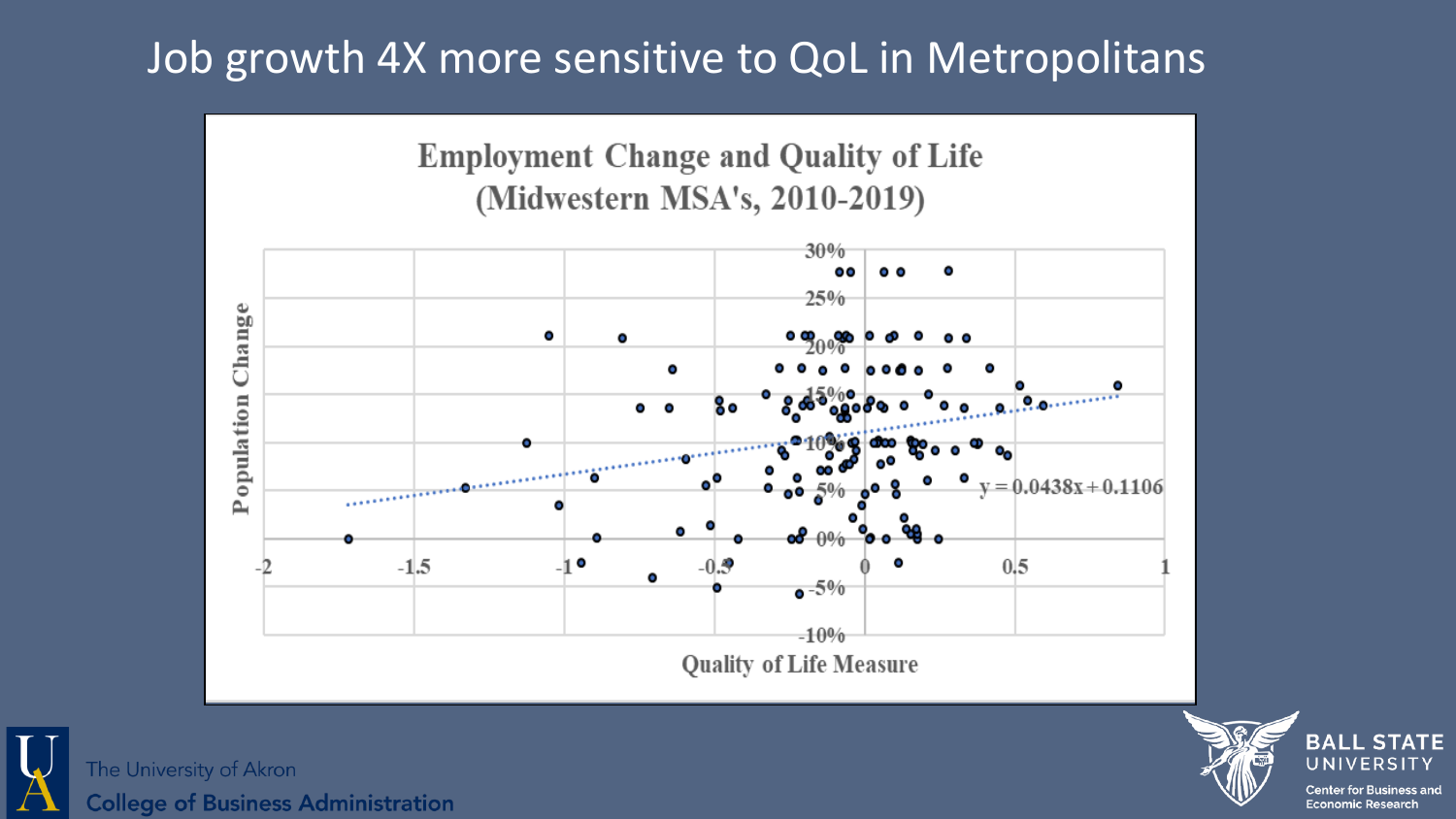### Same pattern on population in rural (non metro/micro) areas





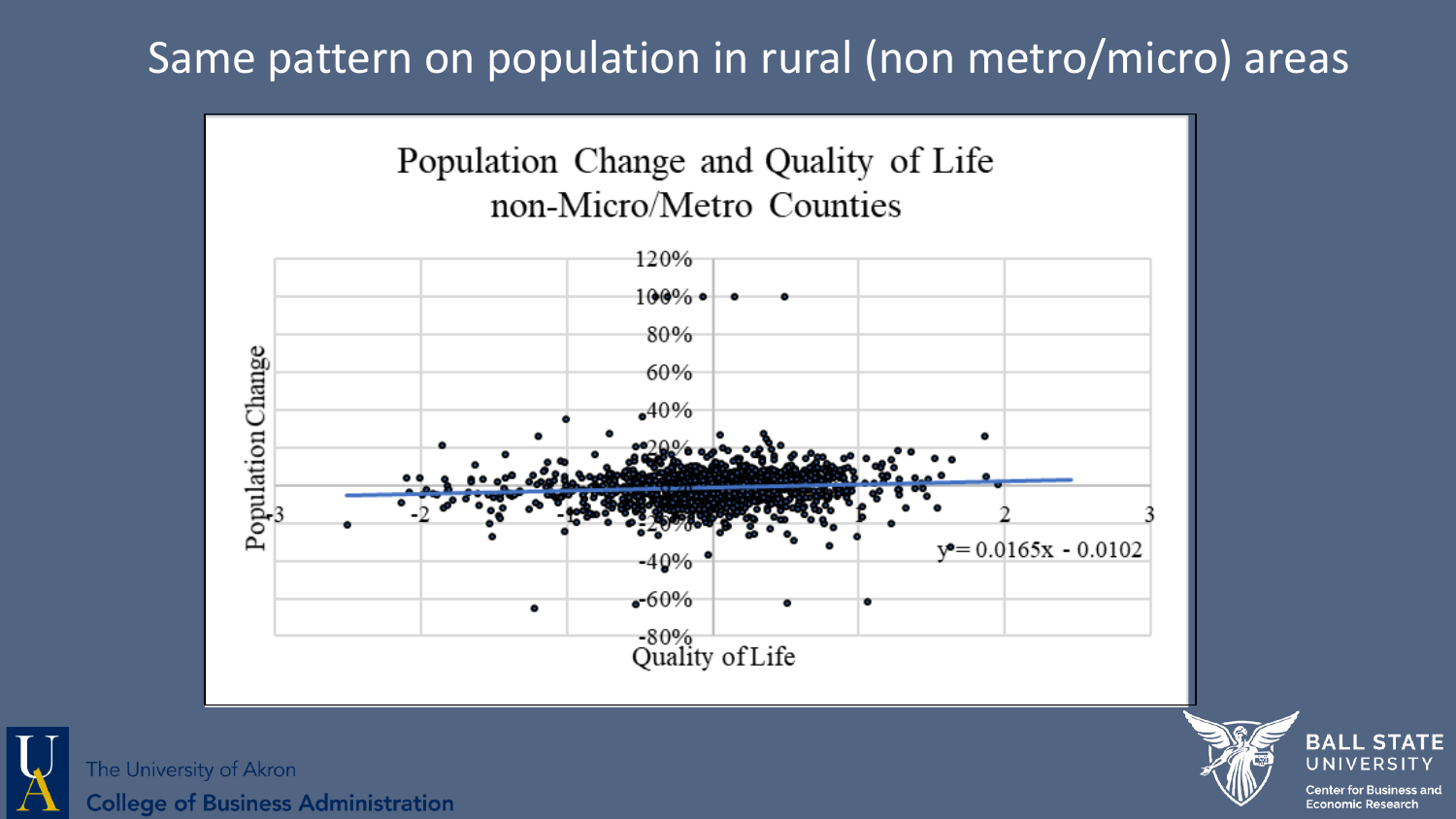### What Amenities are Correlated with Quality of Life (Hint: This is strong confirmation of our measure)

| <b>Natural Amenities</b> |                          | <b>Public Amenities</b>          |                                     | <b>Private Amenities</b> |                          |
|--------------------------|--------------------------|----------------------------------|-------------------------------------|--------------------------|--------------------------|
| <b>January Temp</b>      | $0.0254***$<br>(0.0062)  | <b>School Spending</b>           | $6.6583***$<br>(1.5855)             | <b>Food Stores</b>       | $0.0131**$<br>(0.0058)   |
| <b>July Temp</b>         | $-0.0711***$<br>(0.0138) | <b>Violent Crime Rate</b>        | $\overline{-0.0007***}$<br>(0.0002) | <b>Worship Places</b>    | $-0.0258***$<br>(0.0099) |
| <b>Hilliness</b>         | $0.0001**$<br>(0.0000)   | <b>Physically Unhealthy Days</b> | $-0.0724*$<br>(0.0399)              | <b>Eat/Drink Places</b>  | $-0.0039*$<br>(0.0021)   |
| <b>Forest Coverage</b>   | $-1.2494***$<br>(0.2225) | <b>Distance to Metro</b>         | $-0.0033**$<br>(0.0014)             | Arts/Culture             | $0.0431*$<br>(0.0254)    |
| <b>Federal Land</b>      | $-0.0001**$<br>(0.0001)  | <b>Work from Home</b>            | $\overline{0.1185***}$<br>(0.0173)  | Recreation               | $0.0551***$<br>(0.0152)  |